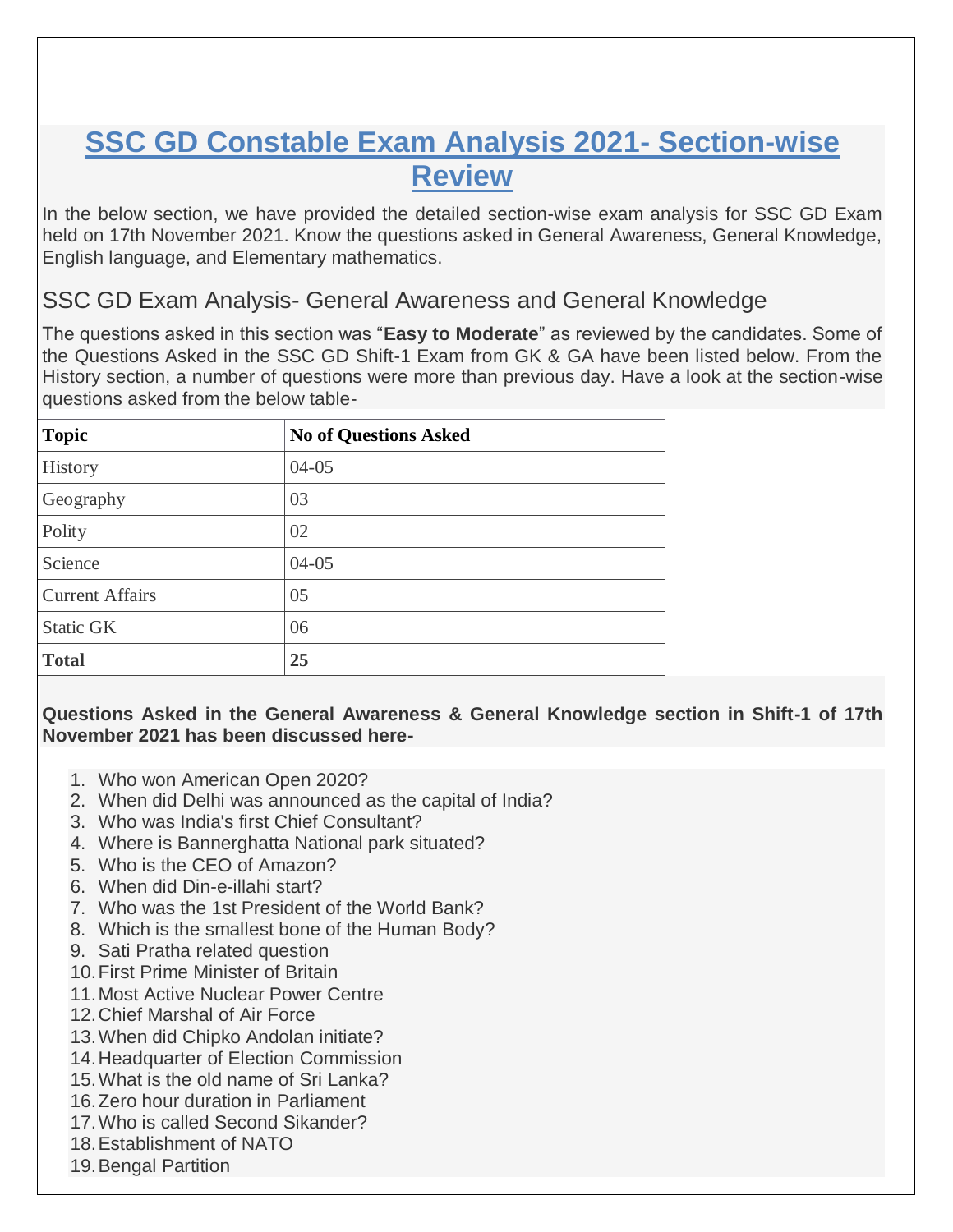## SSC GD Exam Analysis- General Intelligence & Reasoning

There were total of 25 questions asked in the reasoning section. As per the SSC GD Exam Analysis conducted by our faculty with the candidates who have appeared in Shift-1 on 17th November 2021, the reasoning section was **Easy** and the questions were asked from the below-listed topics.

Questions Asked-

1. 5 March 2007 is Monday, then what day will be on 25 May 2007?

| <b>Topic</b>                               | <b>No of Questions</b> |
|--------------------------------------------|------------------------|
| Coding-Decoding                            | 03                     |
| <b>Missing Term</b>                        | 02                     |
| Venn Diagram                               | 01                     |
| Syllogism                                  | 02                     |
| Paper Folding                              | 01                     |
| Odd one out                                | 04                     |
| <b>Mathematics Operation</b>               | 01                     |
| Analogy                                    | 02                     |
| <b>Series</b>                              | 04                     |
| Sequence                                   | 01                     |
| <b>Puzzle</b> (Linear Sitting Arrangement) | 02                     |
| Mirror Image                               | 01                     |
| Hidden Figure                              | 01                     |
| Complete Figure                            | 02                     |
| <b>Total</b>                               | 25                     |

## SSC GD Exam Analysis- Elementary Mathematics

The candidates must go through some of the questions asked in the Elementary Mathematics section in the Shift-1 of 17th November 2021-

- 1. 3, 8, 15, 24, ?
- 2. 43, 31, 74, 105, ?
- 3. 19, 9, 28, 47, 65, ?

| <b>Topic</b>       | <b>No of Questions</b> |
|--------------------|------------------------|
| SI/CI              | 02                     |
| Profit/Loss        | 03                     |
| Mensuration        | 02                     |
| Ratio & Proportion |                        |